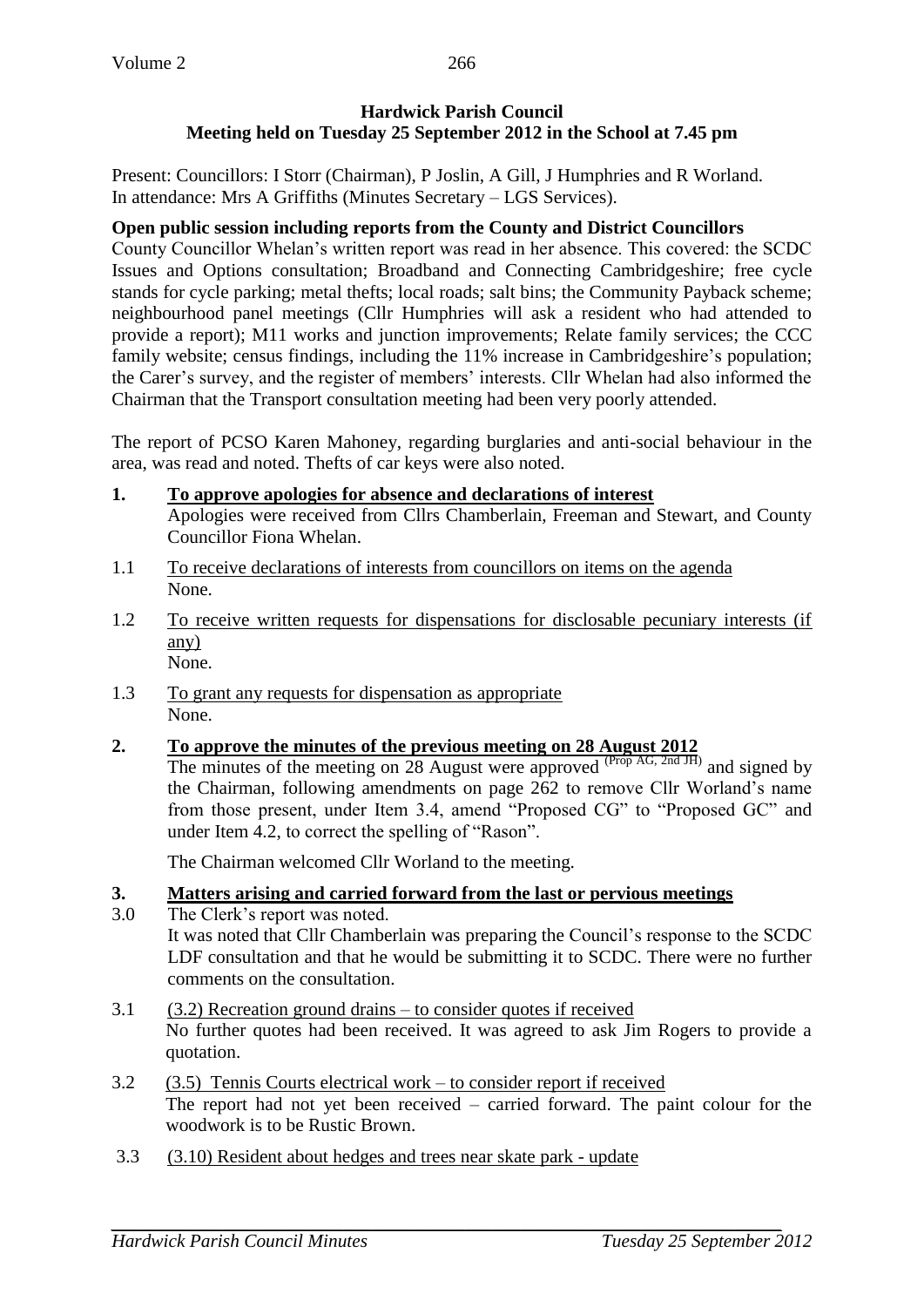Cllr Gill reported that he had taken a look and recommended that the trees could be cut down to a height of two feet above the level of the fence at the rear of the resident's property, and just around the corner. Quotations are to be obtained for the next meeting.

3.4 (4.2) Community Access Point Co-ordinator and request for reimbursement of expenses

It was agreed gratefully to accept Mr Fred Rason's offer to take on this voluntary position. It was noted that he had already been reimbursed by the HSSC for the computer "mice".

- 3.5 (7.2) Grenadier Walk fence panel to consider quote if received It was unanimously agreed  $^{(Prop\,IS,\,2nd\,PJ)}$  to accept the quotation from Mr Jim Rogers in the sum of £80.
- 3.6 (6.1) Hardwick Pond, Main Street A reply is awaited from the Highways Supervisor.
- 3.7 (3.1) HSSC lease

The correspondence from the Solicitor that she could not negotiate on the Council's behalf and the quotation from the Valuation Office Agency (VAO) for this service was noted. The answers were provided to the VOA's queries.

## **4. Correspondence/communications received**

- 4.1 Resident request that the Parish Council take on responsibility for area of her land The request from the resident was considered. It was agreed to respond that regrettably, there exist a number of little plots of land of this type in the village, and whilst the Parish Council sympathises with the situation, it cannot make an exception for one property and take on ownership of the plot. It was agreed to suggest to the resident that she explore obtaining a sign reading "Private property". Contact details are to be provided.
- 4.2 Hardwick Harriers request to use Recreation Ground for football tournament in June 2013

The request to hold a mini-tournament on the Recreation Ground on 15 or 22 June 2013 was considered. The Parish Council had no objections subject to the Club checking that there would be no clash with the Cricket Club, and to the appropriate insurance being in place.

4.3 SCDC Grants Funding review consultation

It was agreed to respond as follows:

Question 1

To provide benefits and other welfare advice (eg to those facing homelessness, on a low income or with a disability) – Priority 5

To support parish councils to serve their communities – Priority 5

To support and provide advocacy for children and young people – Priority 5

To develop and deliver community transport solutions – Priority 5

To support independent living (eg helping people to stay in their own homes for longer) – Priority 5

To support local, community-derived amenities and activities – Priority 5

To sustain and support the local environment (eg community orchards, tree planting schemes) – Priority 2

To support and develop local business and tourism – Priority 4

Question 2 – No comment

Question 3 – No comment.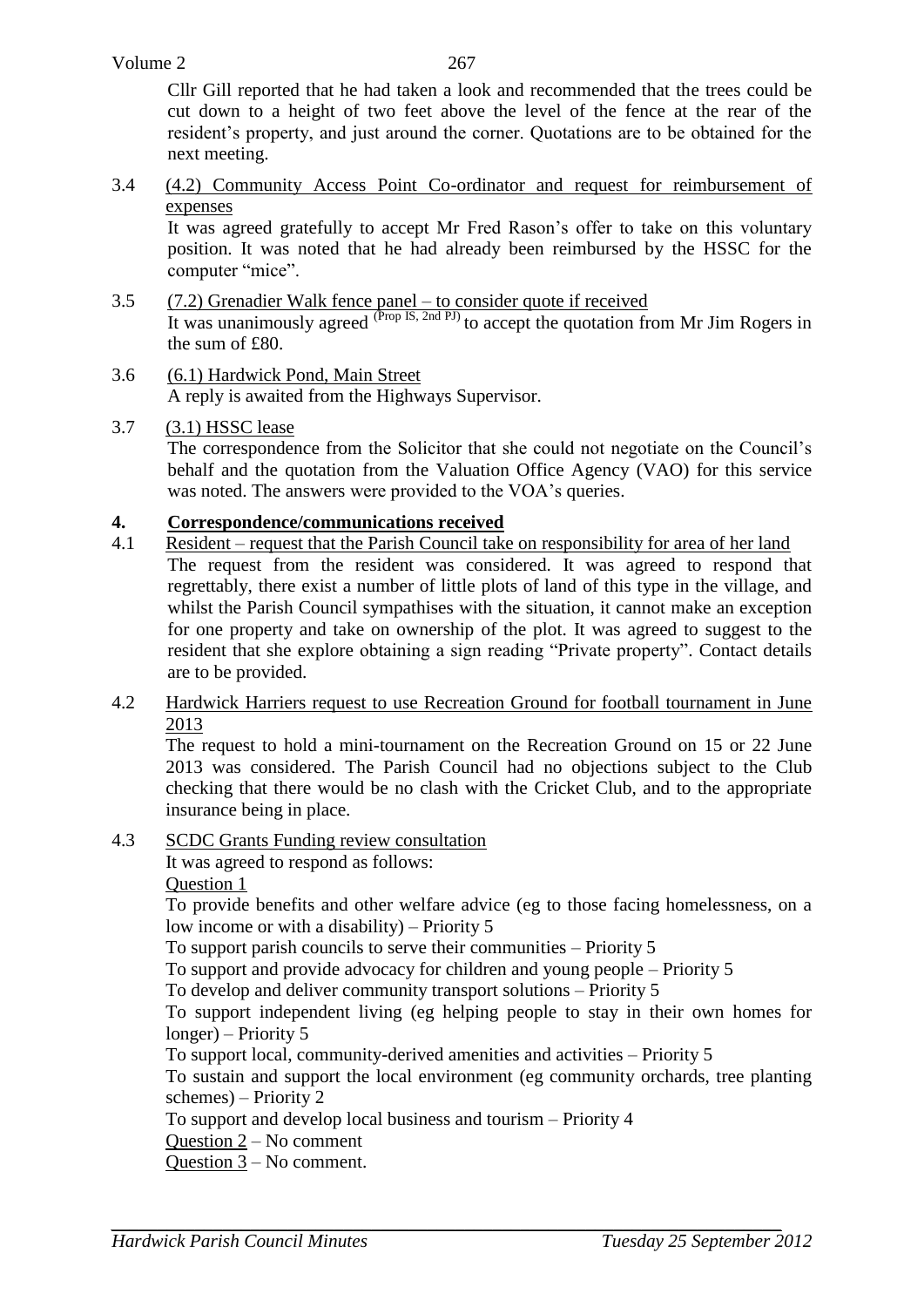## Volume 2

268

4.4 Resident – concerns regarding high speed of tractors on track by Church play area A letter from a resident had been received, expressing safety concerns at the high speed of tractors along the track past the Church play area while children were playing nearby. It was agreed to send a copy of the letter to the landowner and to obtain a quotation for a sign reading "Slow – Children's Play Area" for the next meeting.

## **5. Planning applications and decision notices**

- 5.1 Planning applications received since the last meeting
- 5.1.1 S/1770/12/FL 9 Limes Road Extensions to existing property for new porch etc The Parish Council made no recommendation.
- 5.1.2 S/1713/12/LB Blue Lion Public House, 74 Main Street Internal alterations It was unanimously agreed  $^{(Prop\,IS,\,2nd\,PI)}$  to recommend approval.
- 5.1.3 S/1720/12/FL Blue Lion Public House, 74 Main Street External alterations/landscaping to the Blue Lion beer garden which include: demolition of existing timber decking at side, relandscaping area, new paving and landscaping to front beer garden, retaining wall (partial retrospective) It was unanimously agreed <sup>(Prop PJ, 2nd JH)</sup> to recommend approval.
- 5.2 SCDC Decision Notices
- 5.2.1 S/1420/12/FL 33 Meridian Court Single storey rear extension Permission granted.

Noted.

.5.3 Tree works applications

None. It was noted that a willow outside the School had had to be removed for safety reasons as the trunk had split.

# **6 Members reports and items**<br>**6.1 Bungalows on Limes Road**

Bungalows on Limes Road

The Chairman reported. Concerns were expressed at the change in housing policy by the District Council, allowing the bungalows to be let to young people and families, rather than exclusively to Over 60s in need of ground floor accommodation. It was agreed unanimously to write to the District Councillor expressing the Council's concerns and asking him to bring all possible pressure to bear on the District Council to change the policy so that these bungalows were only let to Over 60s in future.

# **7. Finance, procedure and risk assessment**

7.1 To receive the financial report and approve the payment of bills

The financial report was received and considered and invoices and bank statements were checked before the cheques were signed at the end of the meeting. The payments as listed in the finance report were unanimously approved for payment  $P_{\text{top}}$   $P_{\text{PI}}$ ,  $P_{\text{I}}$ ,  $P_{\text{I}}$  and  $P_{\text{GI}}$ plus Ian Lawson (tree work at Egremont Road) £250.

| Grounds by Rounds (grass cutting) | £303.01  |
|-----------------------------------|----------|
| LGS Services (admin support)      | £1290.10 |
| LG Stoehr (Salary)                | £220.45  |
| J Dyer (Salary)                   | £110.36  |
|                                   |          |

Credits including advertising income and bank interest received since the last meeting were noted. An adjustment to cheque 1705 for £54.45 was noted.

# 7.2 Play areas and skate park inspection reports

No problems were reported at the Recreation Ground, and Church play area. Cllrs Stewart and Bhachu are to be asked to send in their reports. The reply from Digley Associates regarding the advisability of warning signs about the playing of ball games